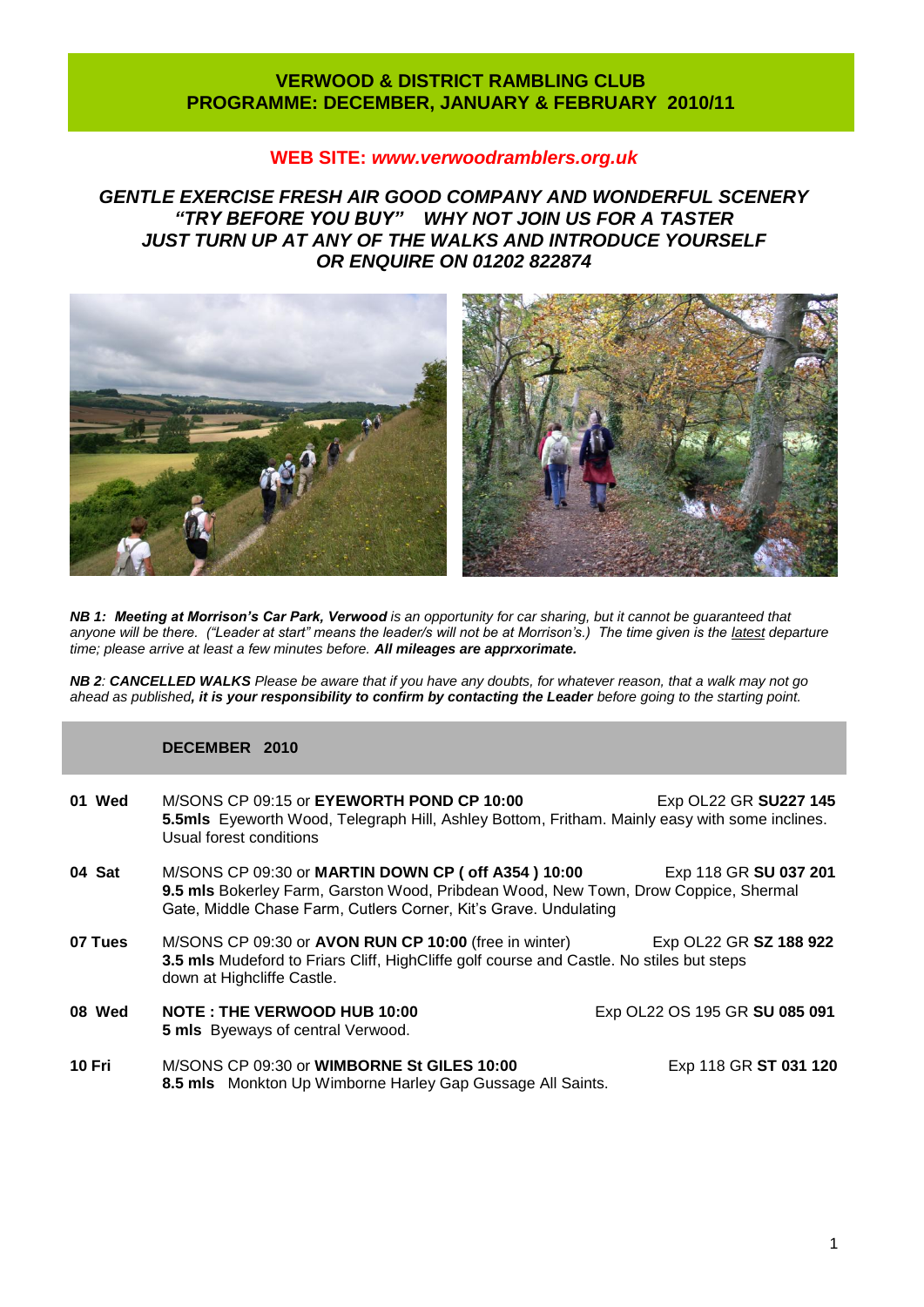**14 Tues** M/SONS CP 09:30 or **MARTIN DOWN CP ( off A 354 ) 10:00**. Exp 118 GR **SU 037 201 4 mls** Bokerley Ditch, Bokerley Farm, Woodyates, Chettle Mead Copse, Kit's Grave, Verditch Chase, no hills. **15 Wed** M/SONS CP 09:15 or **ASHMORE POND 10:00** Exp118 GR **ST 913 180 5.5 mls** Wiltshire Copse, Gallops Tollard Park/Green/Royal Benchs Lane. Mainly easy, 1 hill. **18 Sat** M/SONS CP 09:10 or **KEYHAVEN CP 10:00 (free in winter)** Exp OL22 GR **SZ 306 914 9.3 mls** Coastal path Keyhaven and Pennington Marches to Lymington Marina; return by roads and tracks. Flat **21 Tues NOTE : POTTERNE PARK CP 10:00** Exp OL22 GR **SU 095 075 3.5 mls** Around Moors Valley. Stop at Visitor Centre for coffee and mince pies. Return via Potterne Farm. **22 Wed** M/SONS CP 09:40 or **WOODLANDS CRICKET PITCH 10**:**00** Exp 118 GR **SU 051 090 5 mls CHRISTMAS WALK**,please bring coffee,mince pies etc. Funny hats. Carol sheets provided. Funny stories, jokes, readings, songs all very welcome. Slopes,stiles and mud. **24 Fri CHRISTMAS EVE : NO OFFICIAL WALK PLANNED** *Peter Walker and all the Committee members wish everyone a Very Happy Christmas and a Healthy and Active New Year*  **28 Tues** Walk not submitted **29 Wed** M/SONS CP 09:15or **WHITECLIFFE RECREA'N GRD CP Poole 10:00** OS 195 GR **SZ 030 907 4.5 mls** Baiter, Poole Old Town with historical information, Poole Park. (Free parking in winter). **31 Fri NEW YEAR'S EVE : NO OFFICIAL WALK PLANNED JANUARY 2011 ??? WALKS PLEASE FOR THE NEXT PROGRAMME ??? 04 Tues NOTE : POTTERNE PARK CP 09:45** Exp OL22 GR **SU 095 075** A stroll round Moors Valley with coffee and chat in the visitor centre. **05 Wed** M/SONS CP 09:15 or **UPTON HOUSE MAIN CP 10:00** Exp OL15 GR **SY 991 929 5.5 mls** Around Holes Bay waters edge path over Poole Bridge back on metalled path through garden of house. **08 Sat M/SONS CP 09:20 or WINDY CORNER CP 10:00** Exp 118 GR **ST 950 062 9 mls** The Tarrants Rushton Rawston Monkton Deanhill and Hemsworth. **11 Tues** M/SONS CP 09:30 or **PAMPHILL CP ( Nearest Church ) 10:00** Exp 118 GR **SU 990 007 3 mls** Holly Lane, Fields, Cowgate, River meadows.( New shorter river walk if very wet ). NT stiles. **12 Wed** M/SONS C.P**.** 09:30 or **WILVERLEY INCLOSURE CP 10:00** Exp OL22 GR **SU 252 007 5 mls** Blackhamsley Hill, Cater's Cottage, Hinchelsea Wood, Horseshoe Earth. One incline. **14 Fri** M/SONS CP 09:00 or **CHALLOW HILL Walkers CP CORFE 10:00** Exp OL15 GR **SY 963 821 9.5 mls** Corfe Castle, Knowle Hill ridge, Whiteway Farm, Kimmeridge, Swyre Head, Kingston, Corfe. **18 Tues** M/SONS C.P. 09:45 or EBBLAKE BRIDGE CP 10:00 Exp OL22 GR **SU 108 077 3mls** Walk throughRingwood Forest to Moors Valley for coffee and back via Lookout. **19 Wed** M/SONS CP 09:30 or **APPLESLADE CP 10:00** Exp OL22 GR **SU185 092 5 mls** Red Shoot Plain, Linford Bottom, Roe Inclosure, Annie's Corner.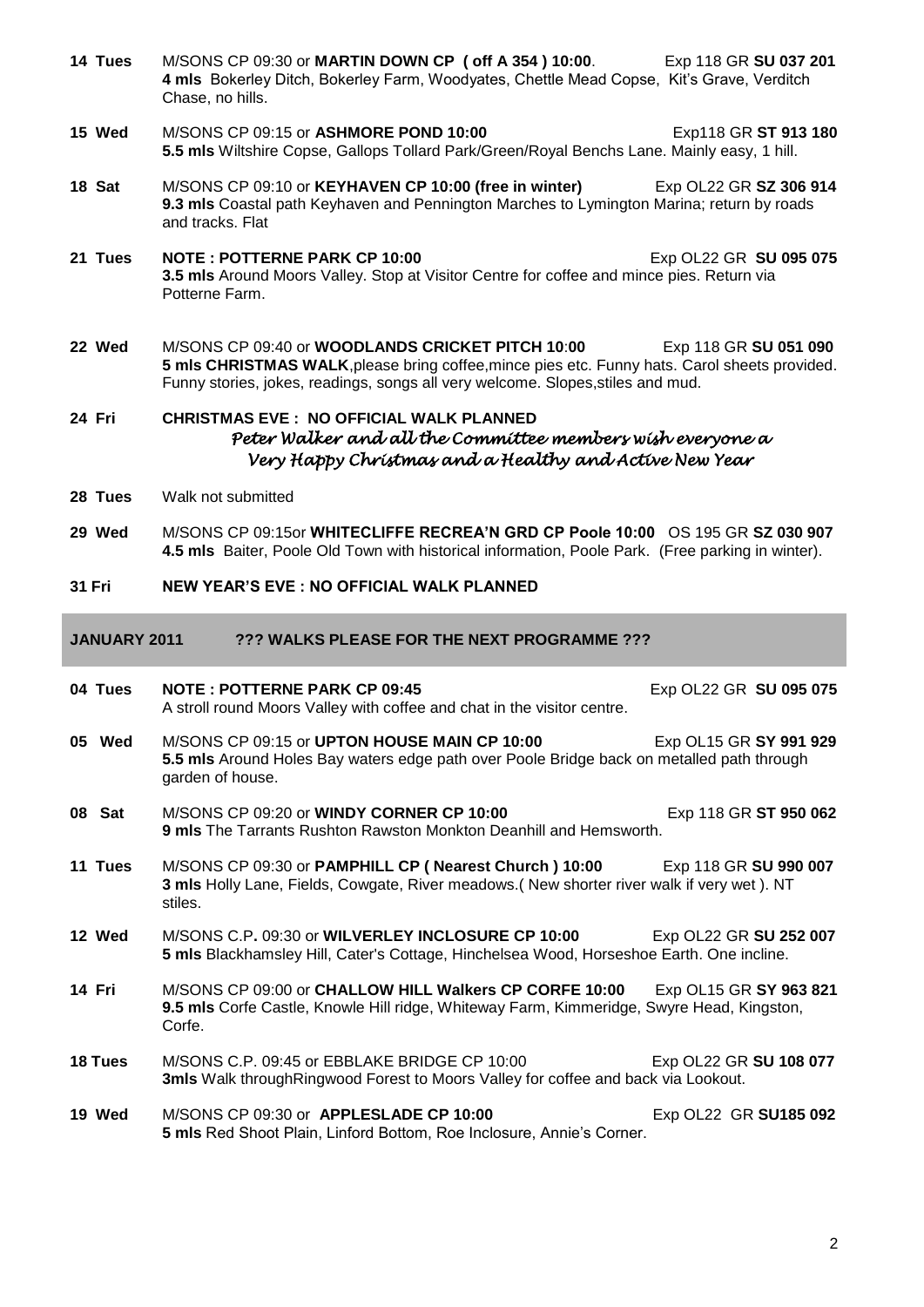- **22 Sat** M/SONS CP 09:30 or **BADBURY RINGS CP 10:00** Expl118 GR **ST 959 031 9.5 mls** King Down, Hemsworth, Chetterwood, Manswood, Whichampton, Bradford Barrow, King Down. Undulating Usual Winter Conditions.
- **25 Tues** M/SONS CP 9.30 or **ROCKFORD COMMON NT CP 10:00** OL22 GR **SU 164 083 3 mls**. Easy walk round Blashford Lakes & wildlife reserve, hopefully plenty of birds. NO DOGS.
- **26 Wed** Walk not submitted
- **28 Fri** M/SONS 09:15 or **PIMPERNE VILLAGE HALL CP 10:00** Exp 118 GR **ST 903 096 (Please park at top near fence) 9.5 mls** Gunville Down, Great Peaky Coppice, Stubhampton, Tarrant Gunville. Tracks, fields and bridleways – could be muddy.

### **FEBRUARY 2011**

**01 Tues** M/SONS CP09:40 or **WOODLANDS FOOTBALL FIELD CP 10:00** Expl 118 GR **SU 050 090 3.5 mls** Woodlands Manor Farm, Knobs Crook, Woodlands Park, Boys Wood. **02 Wed** M/SONS CP 09:20 or **WHITE HART PH - BISHOPSTONE 10:00** Exp 130 GR **SU 068 258 5.5mls** Hills & tracks. **05 Sat** M/SONS CP 09:40 or **CRANBORNE GARDEN CTRE CP 10:00** Exp118 OL 22. GR **SU 055 132 10 mls** Penbury Knoll, Tidpit Common, Boolsbury Farm, Boveridge Farm, Burwood, Penny's Farm. Undulating. **08 Tues M/SONS CP 09:30 or WIMBORNE ST GILES 10:00.** Exp 118 GR SU 032 121 **Park at Post Office ( Parking limited ). Hopefully snowdrops to see**. **3 mls** Bottle Brush Lane, Jubilee Trail, Monkton up Wimborne, Long gradual incline, All Hallows Farm, road back to CP. **09 Wed** M/SONS C.P. 09:30 **PAMPHILL CP 10:00** Exp 118 GR **SU 990 007 5.5 mls** Kingston Lacy Estate, Lodge Farm, King Down. Roads & tracks. **11 Fri** M/SONS CP 09:20 or **CANFORD SCHOOL 10:00** (Road or opp' school) Exp 118 GR **SZ 030 987 10 mls** Bridge under A31, Lake Gates, Corfe Mullen Naked Cross, Viewpoint on Upton Heath Trailway to Merley. **15 Tues** M/SONS CP 9.30 or **PENNYS LANE CP CRANBORNE 10:00** Exp 119 GR **SU 056 134 3.5 mls** JubileeTrail No Stiles **16 Wed** Walk not submitted **19 Sat** M/SONS CP 09:15 or **GREENACRES FARM 10:00 (Of f A354 In Lane)** Exp 130 GR **SU 103 236 9.5 mls** Old Blandford Rd, Stratford Tony, Throop Down, Little Toyd Down, Grims Lodge Fm. **22 Tues** M/SONS CP 9:30 or **HIGH CORNER CP 10:00** Exp OL22 GR **SU 200 019 3 mls** Forest Walk. No stiles, slight inclines. **23 Wed** M/SONS CP 09:30 or **COY POND RD BMTH 10:00** Exp OL22 GR **SZ 067 923 5.7 mls** Bournemouth Gardens, Seafront, Branksome Chine Some Road Walking at end. **25 Fri** M/SONS CP 09:15 or **DELPH WOODS CENTRAL CP 10:00**. Exp 118 GR **SZ 012 972 Signed Broadstone Cricket Club off Gravel hill 9 mls** Castleman Trailway, Stour Valley Way, Knighton Heath, Canford Heath, Dunyeats Hill.